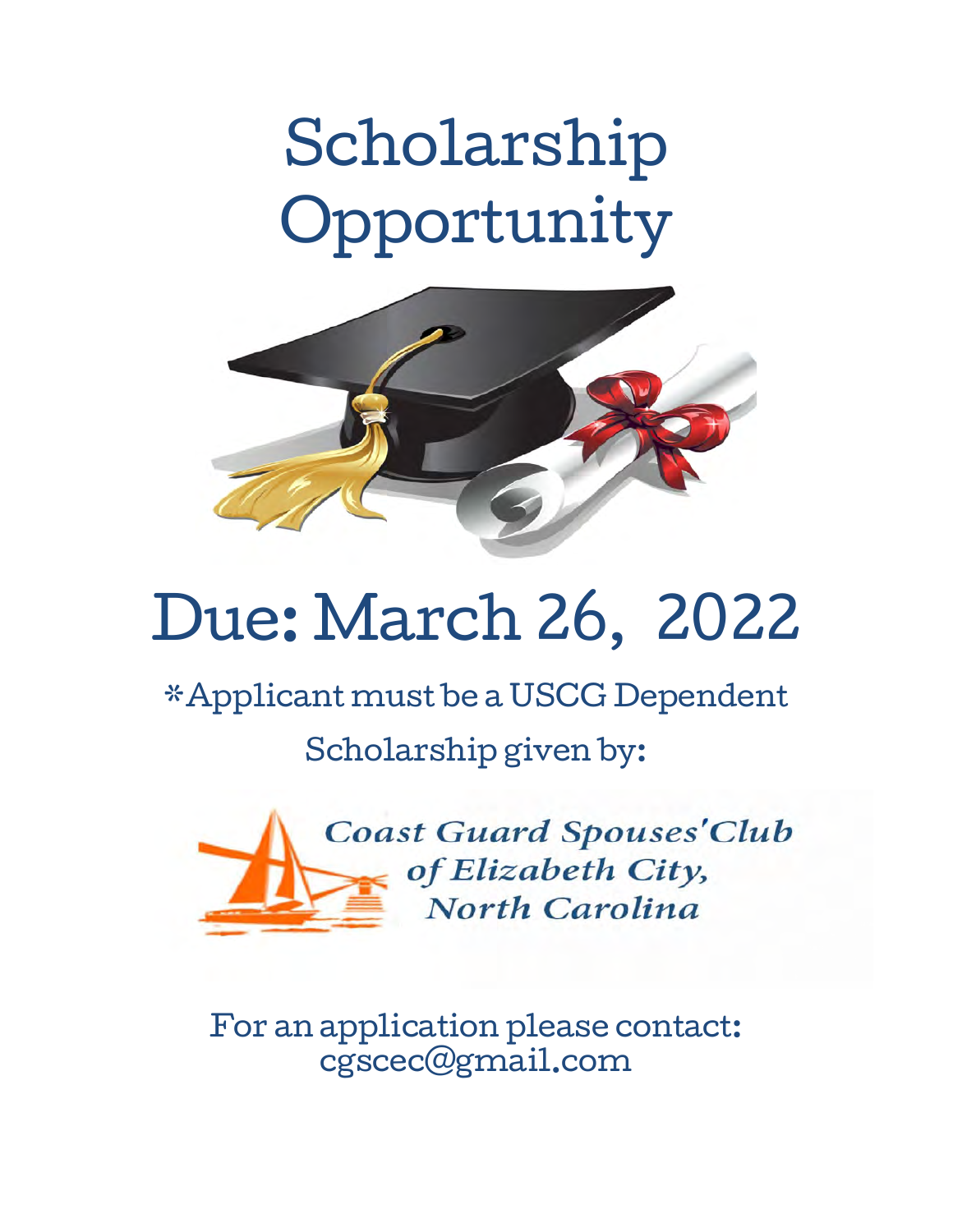## **Coast Guard Spouses' Club of Elizabeth City 2022 Scholarship Application**

The Coast Guard Spouses' Club of Elizabeth City (CGSCEC) will award a scholarship of \$500 in May each year. An Additional scholarship will be awarded if funding is available. The scholarship will be awarded to an eligible applicant that demonstrates academic excellence, personal growth and community involvement.

### **Eligibility**

\*Scholarship is available to members of the CGSCEC in good standing for the past 2 years OR

\* To dependents (spouse/child) of Coast Guard Personnel (Active Duty, Retired, Reserve and Deceased). The military sponsor must reside or work within 50 miles of Elizabeth City.

\*Applicants must provide proof of enrollment or acceptance to an accredited institution in a degree program (undergraduate or graduate), or a two or four year course of study at an accredited technical or vocational training school, or online course of study.

\*Applicants must have a 3.0 GPA or higher (4.0 scale) from high school transcript or previous college transcripts. GED and home-schooled students are also eligible.

\*Previous winners are eligible to reapply each year for a maximum of 4 years.

#### **Awarding the Scholarship**

\*The winner must use the scholarship during the current academic school year.

\*The award is intended for the payment of tuition, enrollment fees, books, or lab fees.

\*The award will be paid directly to the school.

\*The winner is requested to be present at the Coast Guard Spouses' Club meeting in May.

All applications must be submitted by and postmarked by March 26, 2022.

**Mail to:**

#### **USCG Base Elizabeth City BLDG 45**

**C/O Coast Guard Spouses' Club Elizabeth City Attention: Scholarship Committee 1644 Weeksville Road Elizabeth City, NC 27909**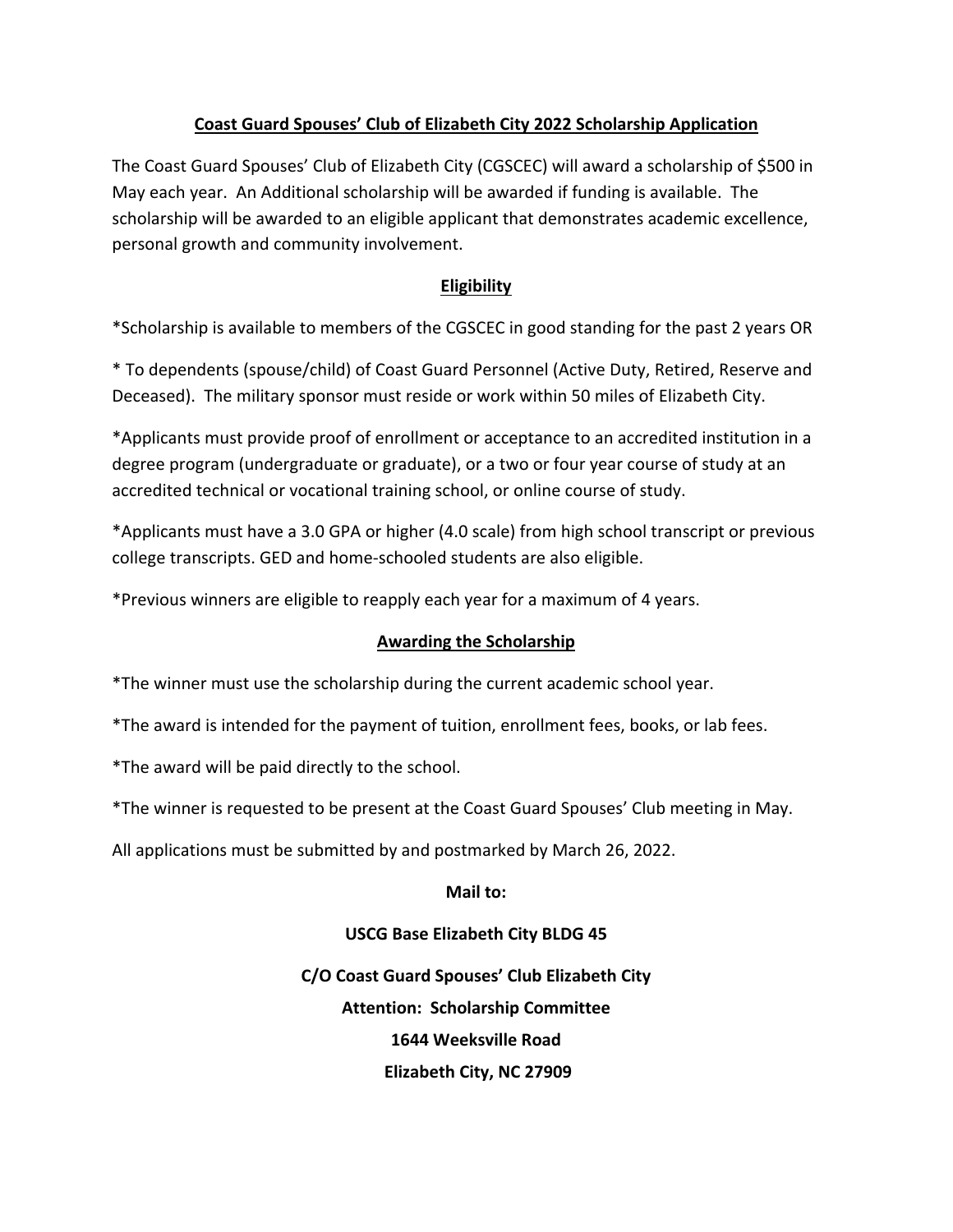## **APPLICATION REQUIREMENTS**

**(Please verify all requirements are met to ensure consideration for the scholarship.)**

**\_\_\_\_\_ Completed Application**

**\_\_\_\_\_ Proof of Eligibility (Copy of Sponsors ID & Dependent ID)**

**\_\_\_\_\_ Proof of School Enrollment (Acceptance letter or other proof)**

**\_\_\_\_\_ GPA Verification (3.0 or higher) of a certified copy of transcripts**

**\_\_\_\_\_ Please respond in essay: How has your affiliation with the Coast Guard contributed to helping you define and achieve your goals?**

**\_\_\_\_\_ Letter of recommendation from someone other than a family member**

**\_\_\_\_\_ Certification and Release of Information Form**

## **Application Deadline is March 26, 2022**

**\*\*\*All entries must be received by March 26, 2022. All other entries that are received after March 26, 2022 will forfeit their entry for the scholarship.** 

 **Please email questions to: cgscec@gmail.com**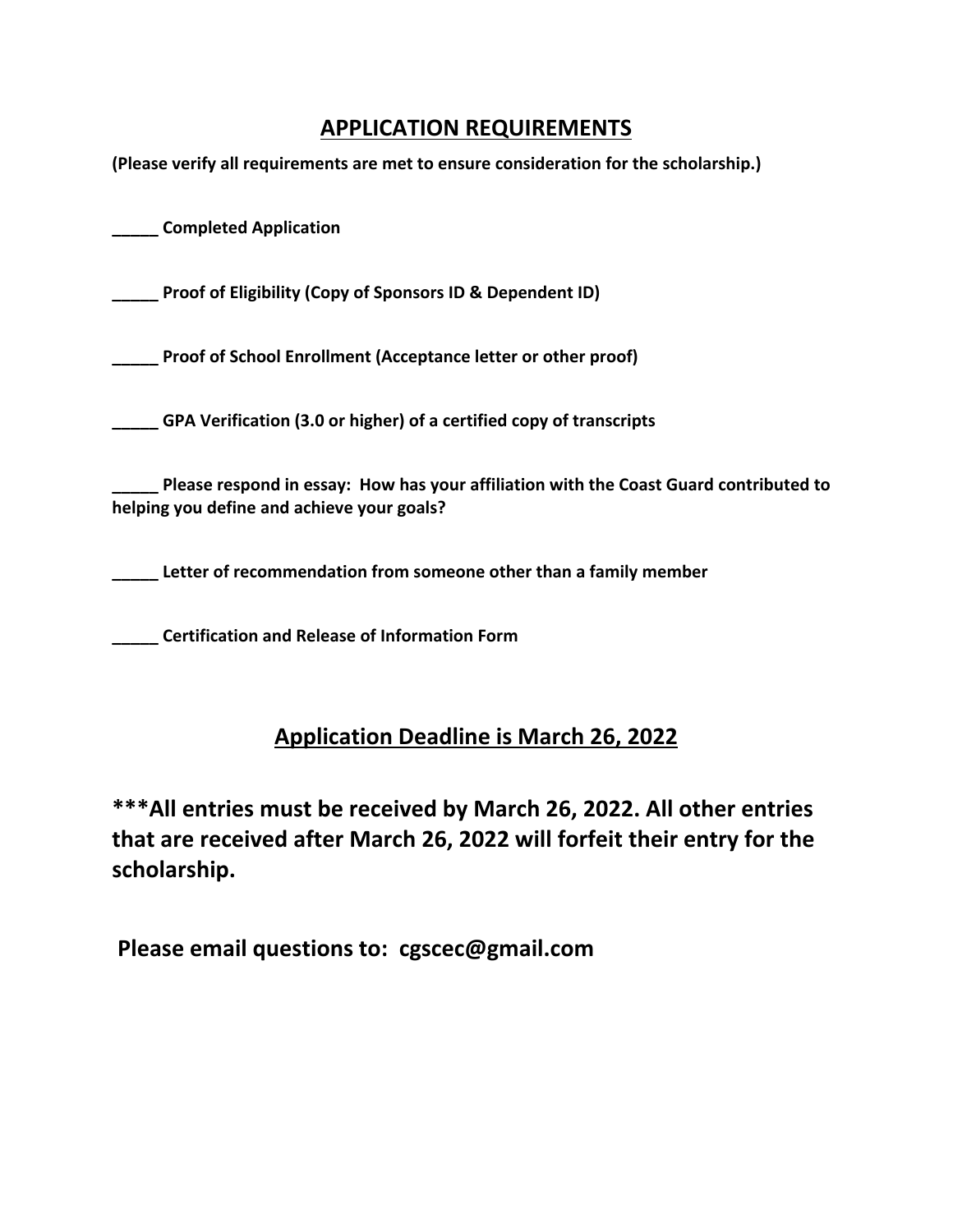## CERTIFICATION AND RELEASE OF INFORMATION

I hereby certify that the information provided in the application packet is accurate and complete to the best of my knowledge. I authorize the release of any information needed to confirm and/or verify this application.

I have read the Application Eligibility and meet all stated criteria. I understand that incomplete applications will be rejected and the applicant will be ineligible for the scholarship.

I understand that all applications will be held confidential and that no application material will be returned.

I understand that the CGSCEC will notify the scholarship recipient by phone or a written notification once a determination is made.

I authorize release of my name in connection with announcements of scholarship awards in the event that I am selected to receive this scholarship.

I agree to use the scholarship money for the academic year 2022 for tuition, enrollment fees, books or lab fees only. If I do not attend a post-secondary educational program during that time, or am unable to use the money for the intended purpose, I agree to return all scholarship money to the CGSCEC.

Applicants Signature:

| Applicants signature. |      |  |
|-----------------------|------|--|
|                       | Date |  |
| Sponsor's Signature:  |      |  |
|                       | Date |  |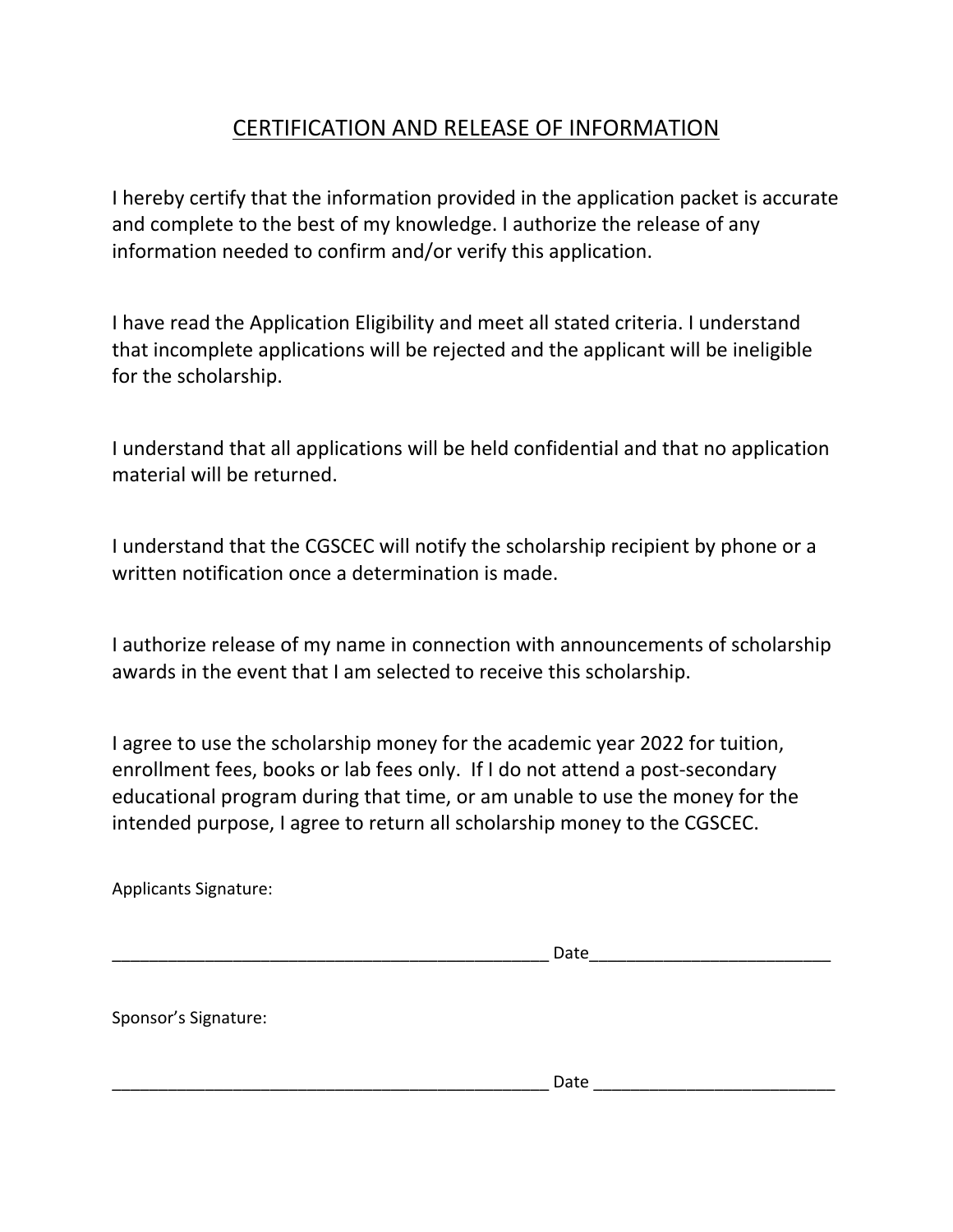CGSCEC 2022 Scholarship Application

## **Application Information**

| <b>Eligibility (circle one that applies)</b>              |                                         |  |  |  |
|-----------------------------------------------------------|-----------------------------------------|--|--|--|
| CGSCEC Member                                             | Active Duty Dependent Retired Dependent |  |  |  |
| Reserved Dependent                                        | Dependent of a deceased member          |  |  |  |
|                                                           |                                         |  |  |  |
|                                                           |                                         |  |  |  |
|                                                           |                                         |  |  |  |
|                                                           |                                         |  |  |  |
|                                                           | <b>Educational Goals</b>                |  |  |  |
|                                                           |                                         |  |  |  |
|                                                           |                                         |  |  |  |
|                                                           |                                         |  |  |  |
| Please tell us about your field of study or career goals: |                                         |  |  |  |

(Attach additional pages as necessary)